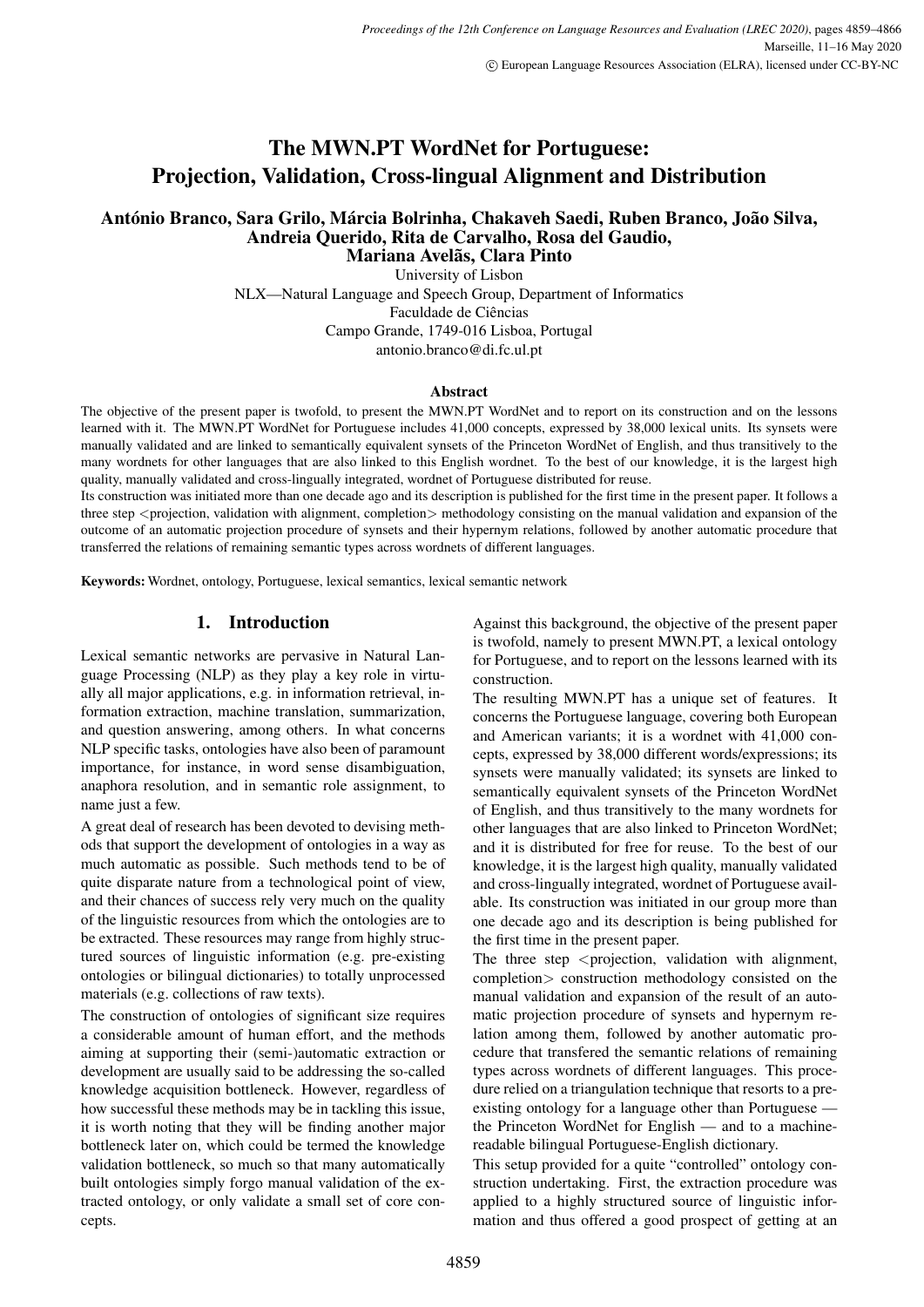outcome of non-negligible quality. Second, the design of the output ontology aimed at (viz. wordnet) is well understood and the methodology for its verification relies on replicable and well documented lexicographic procedures [\(Vossen, 1996\)](#page-7-0). Secondly, in view of obtaining the best level of performance in NLP applications and tasks where the extracted ontology is to be integrated, the extracted ontology of Portuguese was subsequently verified manually and corrected in an exhaustive fashion by experts on linguistics.

On the one hand, this exercise provided a good opportunity to assess the added value of the ontology extraction method adopted and to give it an objective evaluation. On the other hand, as the final Portuguese ontology evolved from a projection supported by a pre-existing ontology for English, this extraction exercise provided also a ground to gain insight on the similarity of two lexical semantics-based ontologies, for the same semantic domains, but with terms from two different languages, Portuguese and English. Finally, it provided also the chance to assess the quality of the pre-existing English ontology itself, as every wrong projection of concepts or semantic relations was virtually detected, including those resulting from a possible initial mistake in that pre-existing ontology of English.

In the next Section 2 we present related work, including a brief description of other wordnets for Portuguese. In Section 3 we introduce the methodology and the language resources used to extract the preliminary ontology for Portuguese. In Section 4, the subsequent manual verification phase is reported. In Sections 5 and 6, we report on the alignment and transfer of information between the ontology of Portuguese obtained and the pre-existing ontology for English used to project its first draft. This paper finishes with Sections 7 and 8 where information about distribution and concluding remarks are presented.

# 2. Related Work

There have been two major families of approaches available to develop a wordnet for a given language. In one of them, each synset and the semantic structure are defined manually from scratch, and related to other synsets, without any consideration to other wordnets. In the other approach, the Princeton WordNet has been used as one of the corners of the triangulation methodology by means of which a first draft of another ontology for another language is projected. Following the terminology in [\(Vossen, 1996\)](#page-7-0), the first is known as the *merge model* and the latter is termed as the *expand model*.

The first approach was largely followed in the EuroWord-Net project [\(Vossen, 1998\)](#page-7-1). This was a project that aimed at the construction of a multilingual wordnet covering several European languages (Dutch, Italian, Spanish, German, French, Czech and Estonian). Each language-specific wordnet is structured in the same way as the Princeton WordNet but was manually built, in a first step in isolation from the content of other wordnets, from available existing resources and lexical databases. In addition, the resulting wordnets were linked to an Inter-Lingual-Index (ILI) composed of non structured concepts. Via this ILI, the lexical semantics ontologies were then interconnected so that it is possible to go from the words in one language to semantically equivalent words in any other language.

The second approach, the *expand model*, was used in the MultiWordNet (MWN) project [\(Pianta et al., 2002\)](#page-7-2). This project was initially aimed at building a wordnet for Italian, but it grew to include wordnets from several other languages, such as Spanish, Romanian, Hebrew, Latin a.o.

This approach allows for automatic procedures that support the speeding up of the definition of synsets and semantic relations between them, as well as the detection of divergences between Princeton WordNet and the wordnet being built. This approach makes use of the Princeton WordNet and of machine readable bilingual dictionaries between English and the target language in a triangulation scheme, by means of which a draft ontology for the target language is projected. A key feature of this approach is that it offers a development discipline that fosters the building of aligned wordnets for different languages.

This *expand model* has been said to present potential drawbacks, the main problem being the risk of losing the lexical and structural specificities of a language when starting from a first draft that is close to the Princeton WordNet. The contrasting assumption underlying this model, however, is that two different languages share a similar conceptual structure, that is the correspondence between two concepts is the rule and not the exception. Furthermore, eventual biasing can be repaired in the subsequent phase of manual validation of the wordnet projected.

On the other hand, the alternative *merge model* is also not without potential problems. First, the process of building a wordnet manually starting from scratch requires a huge amount of effort, which only in rare institutional circumstances can be fully supported. Second, the construction of a lexical database implies numerous subjective decisions that create differences between wordnets that may not reflect the real structure of the languages addressed. Finally, connected to the previous point, the more two wordnets differ in their structure the greater the work overhead needed to subsequently connect them.

### 2.1. Wordnets for Portuguese

There have been a few efforts to create wordnet-style ontologies for Portuguese reported in the literature.

OpenWordNet-PT [\(De Paiva et al., 2012\)](#page-6-0) is a wordnet for American Portuguese (Brazil), built through a cross-lingual projection using translation dictionaries from the English Princeton WordNet. It contains close to 118,000 synsets, 82,000 of which contain nouns. However, apart from some top-level base concepts, the projected synsets have not been manually validated.

Onto.PT (Gonçalo Oliveira and Gomes, 2014) was automatically created from dictionaries, thesauri and corpora through the use of several information extraction techniques, such as pattern matching to get relations between words and clustering to group words into synsets. It contains about 109,000 synsets, but it has no cross-lingual linking to wordnets of other languages and validation was performed only for a small sample of the relations.

Both these wordnets are very large, by virtue of the automatic processes used to gather their contents, but on the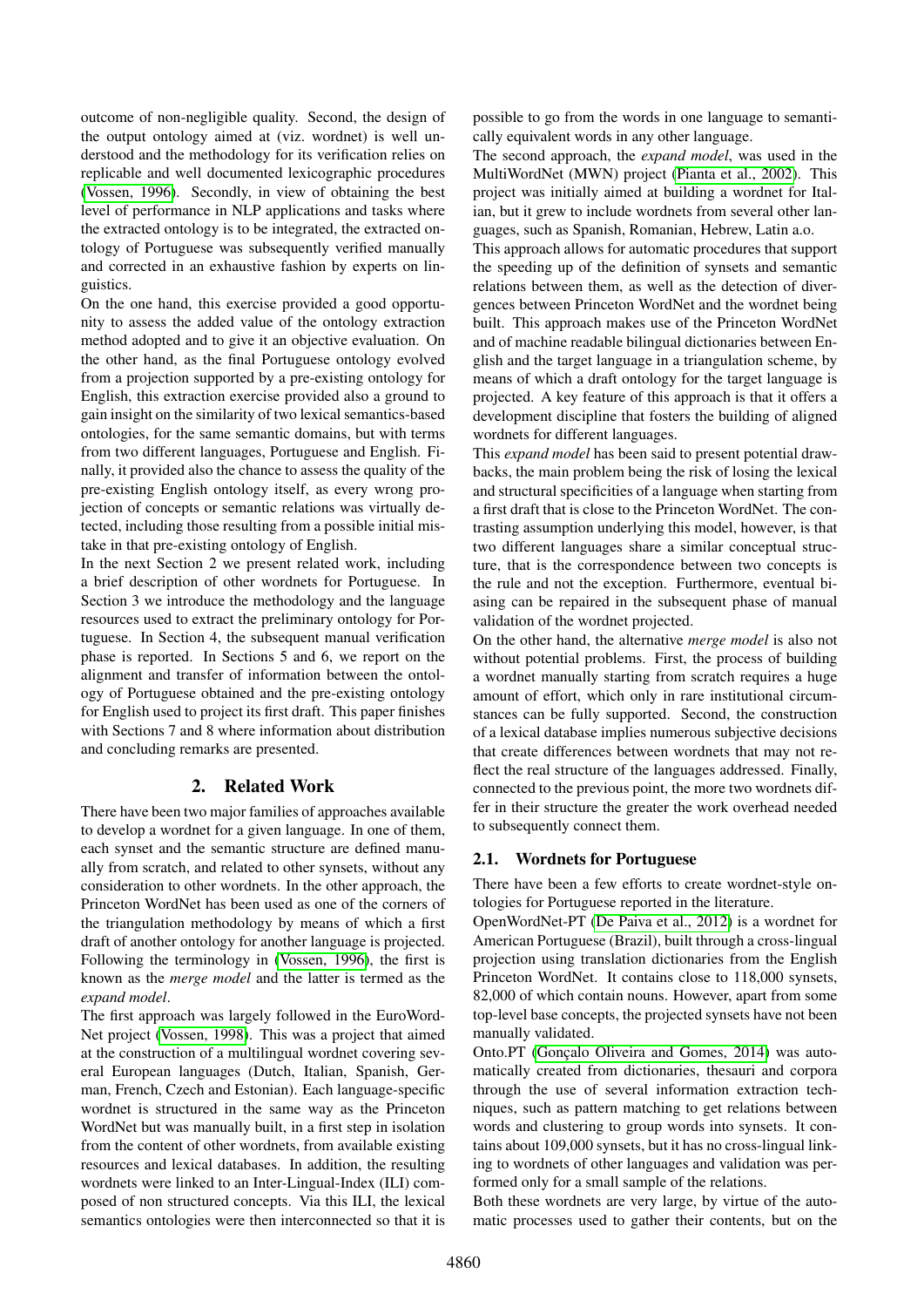flip side they lack the thorough validation only granted by a manual process.

Another wordnet for Portuguese, WordNet.PT [\(Marrafa et](#page-7-3) [al., 2006\)](#page-7-3), presents opposite characteristics. Developed at CLUL, the Center for Linguistics of the University of Lisbon, it has been manually built, but is reported to contain only 19,000 expressions. Besides this, this wordnet is not distributed for reuse.

To the best of our knowledge [\(Branco et al., 2019;](#page-6-2) [De Paiva](#page-6-3) [et al., 2016\)](#page-6-3), MWN.PT differs from other wordnets for Portuguese in that it is the only high quality, manually validated and cross-lingually integrated, large-scale wordnet available for this language.

### 3. Projection

The wordnet being presented in this paper has been built according to the *expand model* along two major devlopment campaigns.

A first construction phase took place in the context of the MultiWordNet project [\(Pianta et al., 2002\)](#page-7-2), leading to an initial, small sized version that is part of the collection of wordnets that resulted from that project. That inaugural version contained only a few thousand validated synsets under a relatively narrow sub-ontology meant to support a Question Answering application.

In a second phase, we undertook a large effort of validating most of the remaining ontology, which resulted in the wordnet being presented here, now featuring over 41,000 verified synsets of nouns.

In the remainder of this section, the construction of the wordnet is presented in detail.

### 3.1. Extraction by triangulation

The methodology to extract ontologies via triangulation resorts to two basic, automatic procedures [\(Pianta et al.,](#page-7-2) [2002\)](#page-7-2). The first procedure is called the ASSIGN-procedure. It uses as primary resources the Princeton WordNet of English and a machine readable bilingual dictionary between English and the target language. On the basis of the translational equivalent provided in the bilingual dictionary, for each Portuguese word sense in this dictionary, this procedure selects a weighted list of the most likely corresponding Princeton WordNet synsets. The algorithm performs this by searching for all the synsets containing the translation proposed in the dictionary. In this way word forms that may correspond to the same English synset are tentatively grouped in a same Portuguese synset, and globally a set of Portuguese candidate synsets are then gathered.

In a second phase the algorithm ranks the elements of this set using a number of heuristics, such as generic proba-bility, back translation, etc.<sup>[1](#page-2-0)</sup> A threshold is defined in order to include in the final list only those projected synsets that score above a minimum level of confidence, and the remaining synsets are partitioned into three subsets and marked accordingly if the confidence score is at a high, medium or low level.

The weighted list obtained is presented to lexicographers. This list is usually composed by a restricted number of

<span id="page-2-0"></span><sup>1</sup> For a complete description see [\(Pianta et al., 2002\)](#page-7-2).

synsets that include the correct one and the task of the lexicographer is to select the correct synset. In a few cases, the lexicographer may have to add extra ones or amend (remove or add word forms) those proposed by this procedure. The second procedure is called the LG-procedure, and is aimed at detecting *lexical gaps*. Lexical gaps arise when a lexicalized concept of a language has no correspondence to any lexicalized concept in the other language. In such case, the target language wordnet is allowed to diverge from the Princeton WordNet. For this procedure, and besides the bilingual dictionary and the English wordnet, other lexical resources are used, such as monolingual dictionaries that explicitly list idioms and restricted collocations.

The main goal here is to provide lexicographers with a list of likely lexical gaps, so that they prioritize their handling.

#### 3.2. Linguistic resources

The method of extraction by triangulation requires a reference wordnet and a bilingual dictionary. As for the bilingual dictionary, we used a machine readable version of the third edition of the Collins Portuguese Dictionary, licensed from HarperCollins Publishers Ltd. This is a medium size lexicon with 23,257 headwords in the Portuguese section, and 25,746 in the English one. Overall, the dictionary contained the definition of 45,950 different senses in the Portuguese section, and 48,777 senses in the English one.

The dictionary was parsed to isolate each sense. In order to take advantage of further information in the dictionary, a mapping between glosses that indicate domain labels and the WordNet domains [\(Magnini and Cavaglia, 2000\)](#page-6-4) was carried out. Additionally, we established a mapping between the morphosyntactic category tags of the dictionary and the corresponding tags used in the Princeton WordNet. We ended up with a table for each section of the dictionary, where each row describes one of the possible senses of a word and how this sense is translated into English. These tables were then used as input for the ASSIGN-procedure. As a first result, it turned out that 32,083 word senses happened to have at least one translation equivalent in the English wordnet. This represents the upper bound, determined by the size of the input bilingual dictionary for the coverage of the ASSIGN-procedure algorithm.

#### 3.3. Assessing the automatic extraction

In this section we provide quantitative data about the input and output data of the ASSIGN-procedure.

#### 3.3.1. Statistics about dictionary entries

As mentioned in Section 3.2, the Portuguese section of the Collins dictionary includes 23,257 headwords, and 45,014 word senses. The number of different words senses actually given as input to the ASSIGN-procedure is slightly larger (45,950) as some of the headwords, containing packed representations of headword variants, have been unpacked. For instance, the headword "a cavalo/pé" was unfolded in two entries "a cavalo" (on horseback) and "a pé" (on foot). Around 40% of the available word senses included some gloss (e.g. "macerar": *(fig mortificar)* to mortify). The number of glosses is relevant for the success of the AS-SIGN-procedure as glosses are exploited by various wordto-synset assignment rules. A class of glosses which turns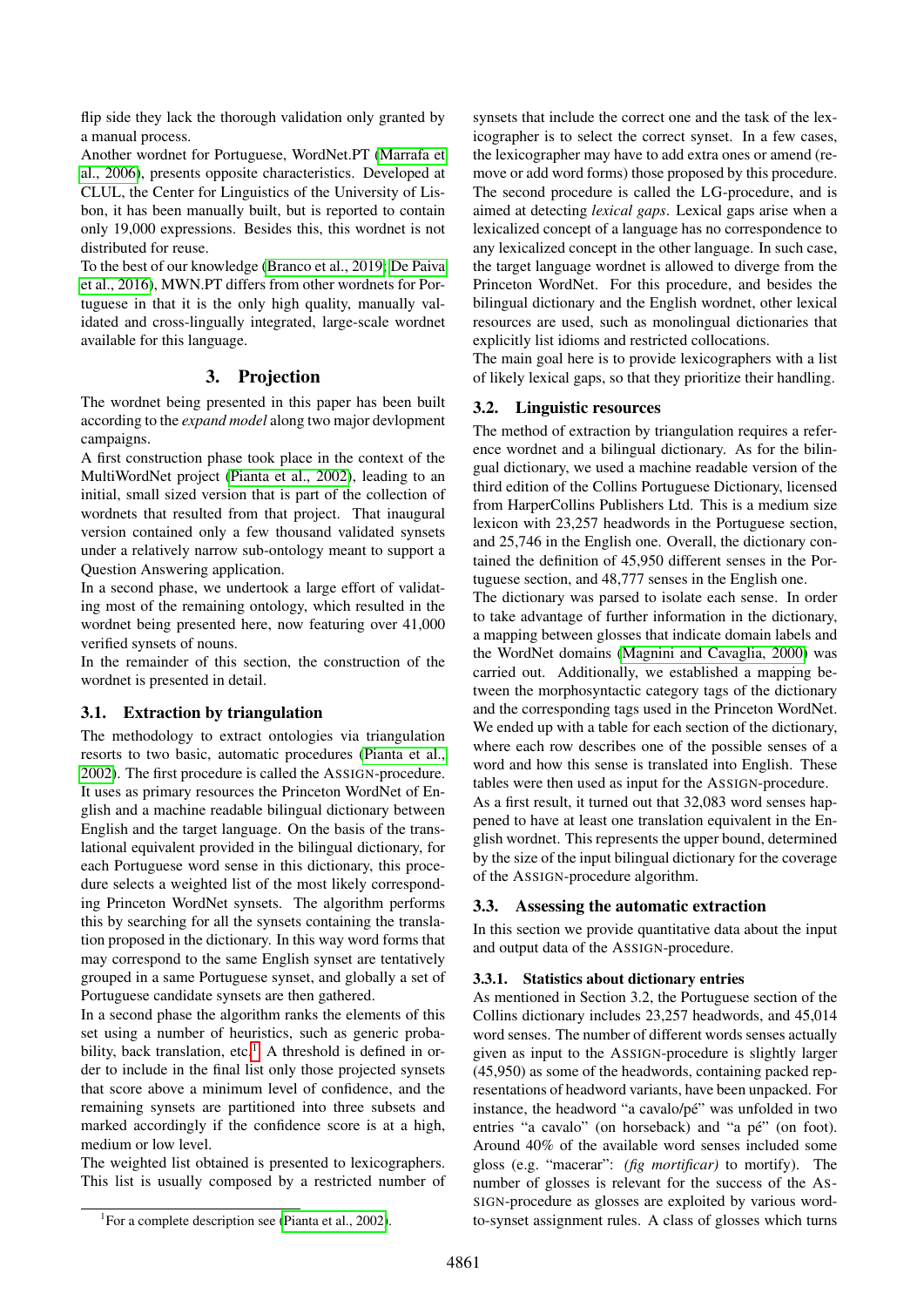out to be particularly useful for good assignments are subject domain glosses (e.g. cabecear: *(football)* to head). However only 4.1% of all word senses included this specific kind of gloss.

#### 3.3.2. Statistics about assignment

The number of word senses in the Portuguese section having at least one translation equivalent included in some English synset is 70.1% of the total. This represents the upper bound for the coverage of the ASSIGN-procedure.

If one considers only word senses with a translation equivalent in WordNet, only 66.4% of them got assigned to some WordNet synset, which gives the actual coverage of the AS-SIGN-procedure with reference to the upper bound mentioned above. Note that the same word sense can be assigned to more than one synset, although we expect that only one of such assignments be right, that is we expect a one-to-one correspondence between dictionary word senses and WordNet synsets in the vast majority of cases.

In practice, lexicographers will check only assignments with a confidence score higher than a minimal threshold. Such threshold is fixed at 40% of the confidence score which we consider acceptable for a totally automatic assignment (e.g. in case manual check was not an available option). The minimum threshold is fixed so to balance two conflicting needs, which are on the one hand the need to maximize the probability that one of the assignments is right, and on the other hand to reduce as much as possible the number of assignments the lexicographer needs to check.

The number of assignments with confidence higher than the minimum threshold turns out to be 44,618, which corresponds to the entries that lexicographers actually need to manually check. The number of Portuguese lemmas (word/pos) with at least one minimal assignment is 21,319, and the number of WordNet synsets to which at least one word sense has been assigned with minimal confidence is 24,085.

The last two numbers give the size of the draft Portuguese WordNet produced by the ASSIGN-procedure, before the start of manual checking.

### 4. Validation

After the extraction procedure described above was run, we get a draft Portuguese wordnet projected from Princeton WordNet. In order to meet quality standards that render it a reliable resource, manual verification and completion of the data projected by experts with a degree in Linguistics was subsequently undertaken.

#### 4.1. Resources for manual validation

Each synset contains all synonyms (word forms) conveying a specific concept. In order to proceed with the manual validation, every word has to be checked.

The optimal situation is the one in which the ASSIGNprocedure has proposed one or more Portuguese word forms for each synset, possibly with varying degrees of confidence. If a given word form is misplaced in a certain sysnset, it is rejected. New words may be introduced, either to complete an existing projected synset or to give a certain synset at least one word form.

Hence, synsets which have not been provided by the automatic procedure with any Portuguese word form undergo a similar procedure, and the lexicographer is expected to add an entry for each appropriate synonym. At every synset, the goal is to come up with as many synonyms as possible.

Besides direct validation (by accepting or discarding word forms suggested for a given sysnset), the manual validation task involves also a considerable amount of translation for those synsets in the Princeton WordNet that happened to receive no projection into the draft Portuguese wordnet. Here, the typical procedure involves consulting bilingual dictionaries and then re-checking the translation on reference Portuguese dictionaries, such as Houaiss [\(Houaiss and](#page-6-5) [Villar, 2001\)](#page-6-5) and Dicionário da Academia [\(Academia das](#page-6-6) Ciências de Lisboa, 2001).

For word forms belonging to some terminological field, the Eur-Lex<sup>[2](#page-3-0)</sup> has proven rather useful. This is a freely accessible online database containing documents on European Law, such as legislation, treaties, case-law and legislative proposals, which can be displayed in parallel, with a Portuguese document in one side and the corresponding English translation in the other side.

When it becomes convenient to assess the frequency of a given word form, search engines are used, mainly Google, and special attention is always paid to the credibility of the source documents.

#### 4.2. Validation methodology

In order to proceed with the manual validation, a strategy was followed where different areas of the ontology were delimited to be worked on.

In a first stage, we started by revising the synsets that correspond to the top levels as they appear in the Princeton WordNet. This permitted to address the more generic concepts and arguably the most universal ones, thus ensuring a good basis for the validation of the remainder of the ontology. Also at this stage we targeted the Base Concepts as defined by the Global Wordnet Association, $3$  which are "supposed to be the concepts that play the most important role in the various wordnets of different languages" on the basis of their position in the semantic hierarchy and a high number of relations to other concepts; and we also validated the synsets that were selected as the Core Concepts by the EuroWordnet, given that they are considered to be shared and of paramount importance in at least three different languages.

After checking the top ontology formed by all the concepts just mentioned, in the first construction phase, we moved on to validating sub-ontologies that were motivated by work on a specific application, namely a Question Answering system that, as part of its functioning, needs to determine the expected semantic type of the answer in order to select possible answers using a named entity recognizer.

For instance, the analysis of a question like *Which painter...?* should be able to anticipate that possible answers are of the semantic type PERSON by taking the synset

<span id="page-3-0"></span><sup>2</sup><https://eur-lex.europa.eu>

<span id="page-3-1"></span><sup>3</sup><http://globalwordnet.org>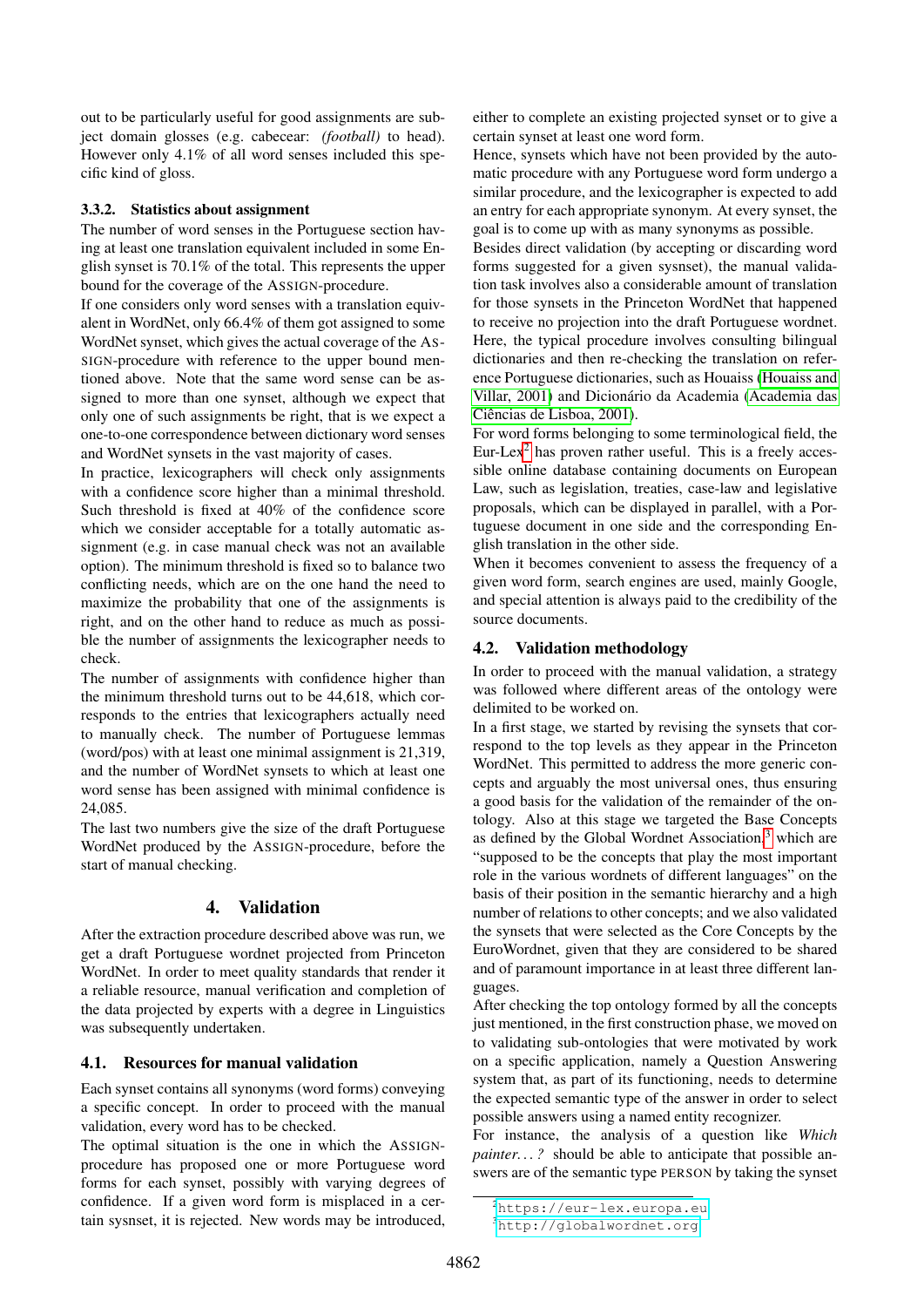Table 1: Lexical items per synset

<span id="page-4-0"></span>

| items        | #      |       |
|--------------|--------|-------|
|              | 42,712 | 84.69 |
| 2            | 5,344  | 10.60 |
| $\mathbf{3}$ | 1,479  | 2.93  |
| 4            | 504    | 1.00  |
| 5 or more    | 395    | 0.78  |

for the word "painter" and traversing through its hypernyms and reaching the synset for the "person" concept.

Accordingly, the sub-ontologies that were addressed at this stage of validation were those below the concepts of PERSON, ORGANIZATION, LOCATION, EVENT and WORK, which correspond to the classes that can be assigned by the named entity recognizer. This application-focused validation allowed us to quickly ramp-up a validated wordnet for supporting this QA system.

The bulk of the remaining validation work was undertaken in a second construction phase. For this, we adopted an exhaustive validation strategy, whereby the lexicographers go through the list of unchecked synsets, checking them one by one.

To avoid a recursive chaining of checks that would be easy to lose track of, this validation is carefully controlled. Given a yet unchecked synset, the lexicographer validates only (i) the senses in that synset, (ii) the chain of hypernym relations to the first already checked synset, (iii) the relations to all its immediate hyponyms, and (iv) its linking to the corresponding synset in Princeton WordNet.

This keeps validation focused on the synset to be checked instead of having the lexicographer follow recursive chains of checks (e.g. checking the hyponym of the hyponym), but does not preclude the thorough checking of the ontology.

This final validation work was greatly helped through the use of the WordNetLoom [\(Piasecki et al., 2013\)](#page-7-4) tool, which provides a graphical interface, shown in Figure [1,](#page-5-0) with which the ontology can be edited.

The final validated wordnet comprises 41,240 synsets. The majority of these contain a single lexical item (cf. Table [1\)](#page-4-0), for an overall number of 1.23 lexical items per synset.

### 5. Cross-lingual Alignment

#### 5.1. Cross-lingual gaps

When building wordnets for different languages that are to be aligned among them, differences between languages are expected to emerge. Among the possible type of discrepancies, the so-called *lexical gap*s is a most significant one [\(Bentivogli and Pianta, 2000; Bentivogli and Pianta, 2000\)](#page-6-7): a lexical gap exists in a certain language when another language expresses a concept with a lexical unit whereas the language at stake can only express the same concept with a compositional combination of words.

In our validation work on the Portuguese wordnet, a ENgap relates to the absence of a lexical unit to express in English a certain concept (that can be expressed in Portuguese with a lexical unit). A PTgap, in turn, is a non-lexicalized concept in Portuguese (that happens to be lexicalized in English). For instance, the English word *advisee* expresses a concept that is not lexicalized in Portuguese and a PTgap is to be included in the Portuguese wordnet. In turn, the Portuguese *maternidade* expresses the concept of a hospital specific for birthing for which we found no lexicalization in English. ENgaps and PTgaps are thus nodes at which no connection is established among the Portuguese and the English wordnets.

Naturally, the emergence of these concept gaps are more likely to emerge not at the top-levels of the ontology but at the levels concerned with more specific concepts. Also, different sub-ontologies of interest may display different rates of concept gaps, either in the target or in the source language.

The validated wordnet contains 9,194 gap synsets. Note that this is in addition to the 41,240 non-gap synsets, yielding a total of 50,434 non-gap and gap synsets.

#### 5.2. Divergences

Because the validation work requires looking carefully also at the source English data, that is the Princeton WordNet, we have come across an additional lexicographic challenge, namely concerning what shall be done when the English synsets do not meet the established lexicographic criteria for their inclusion in the wordnet.

Instead of ignoring such cases or merely translating every synset into Portuguese, we have created a set of *Lexical Divergences*, which we use in order to signal those synsets where we think the English data could be improved. Also in these cases, no connection is established among the Portuguese and the English wordnets. Below we describe the types of Lexical Divergences we have came across.

Incorrect lexicalization. Legitimate linguistic doubts often arise as to whether a given noun included in the Princeton WordNet can be considered a proper lexicalization in English or not. This applies mostly to multi-word expressions, which tend to be semantically compositional in many instances. Nevertheless, if there is an equivalent compositional expression in Portuguese with significant frequency, we have chosen to translate it, regardless of its probable lexical inadequacy. Examples include {bottle collection}, {large person} and {small person}.

Incorrect lexical category. Dictionaries tend to be inaccurate or to embrace conflicting linguistic approaches regarding the criteria to distinguish nouns and adjectives. In this respect, we opted for a conservative approach, since a wordnet is meant to be a lexical resource and not to represent productive syntactic behaviour. In order to establish reliable criteria to classify an adjective word also as a noun a sequence of three tests is applied:

- 1. Aristotelic definition:  $x$  is a noun if it is semantically acceptable in definitory formulas like " $x$  is a type of  $y$ which  $z$ ", in which  $x$  is the term in question,  $y$  is an hyperonym of that term, and  $z$  is the specific characteristic that distinguishes  $x$  from its co-hyponyms. For instance: "a tram  $(x)$  is a vehicle  $(y)$  which travels on rails  $(z)$ ".
- 2. Absence of anaphoric antecedent: Typically adjectives are acceptable in structures such as "this is  $x$ " in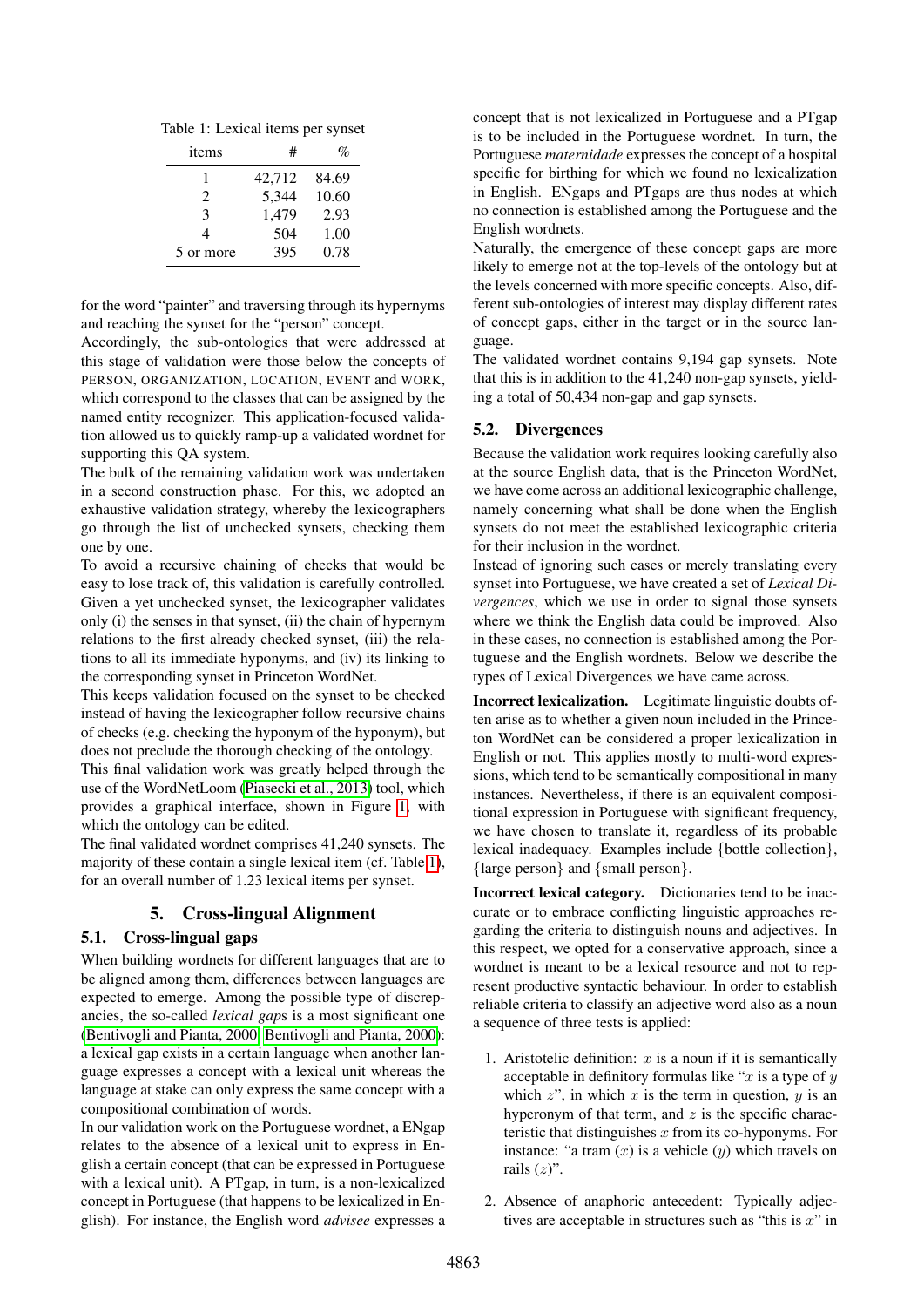

<span id="page-5-0"></span>Figure 1: The WordNetLoom graphical interface used in the construction of MWN.PT. The currently selected synset, {gato} (in red), is shown with its immediate hypernym (Hypr) and hyponyms (Hypo) synsets (the chain could be further opened by clicking on the blue triangles), and with the similarity (Sim) relation used to link it to the corresponding synset in Princeton WordNet, {cat}.

instances of anaphoric reference—that is, when they modify an elliptical noun mentioned previously. If  $x$ is acceptable in such template with no anaphoric antecedent available, it is considered to be a noun.

3. Adverbial modification: Adjectives can be modified by adverbials but nouns cannot.

If after these three tests a Portuguese lexical unit is classified as a noun and the translation equivalent which it is aligned to occurs in Princeton WordNet is classified as an adjective, we mark the corresponding synset with this type of Lexical Divergence.

Some examples we found are {baffled}, {brave}, {free, free people}, {retreated} and {immune}.

Slashed collocations. Synsets that fall under this case express in their definitory gloss a meaning that holds of a collocation although the nouns in that synset contain only part of the collocation. For instance, the collocation (i) may require a preposition which is missing (e.g. {footing; terms} standing for "on a friendly footing" and "on good terms", {ready} for "at the ready" as in "their guns were at the ready", or {play} for "in play" as in "the ball was still in play"); (ii) may refer to an incomplete idiom (e.g. {pedestal} standing for the whole meaning of "putting someone on a pedestal" or {force} for "to join forces with someone/something"}); or (iii) may simply be an NP with one or more constituents missing (e.g. {emergency} for

"state of emergency", {shebang} for "the whole shebang", or {blood} for "young blood"). Sometimes the actual collocation is the only example provided in the gloss, as in the {blood} example: "we need more young blood in this organization".

Incorrect top concept. Synsets under this type of divergence express hyperonymy/hyponymy relations incorrectly defined as far as the top level of the relevant sub-ontology is concerned. For instance, {cable railway, funicular, funicular railway} being under {group, grouping}.

Incorrect immediate hypernym. This Lexical Divergence holds when hyperonymy/hyponymy relations are incorrectly set as far as the immediate level of the subontology is concerned. Instances cover a whole range of different situations, but usually the divergence occurs because a given synset contains lexical units which are in fact synonyms of what is being proposed as its hyperonym (e.g. {order} as hyponym of {command; bid; bidding; dictation} or {disease} as hyponym of {illness, malady, sickness}). Sometimes the divergence is somehow acknowledged in the gloss. For instance, {building society} is defined as the *"British equivalent of US savings and loan association"*, and has as direct hyperonym {savings and loan, savings and loan association}; {rest, eternal rest, sleep, eternal sleep, quietus} are rightly considered *"euphemisms of death"*, though {death} is its immediate hyperonym; and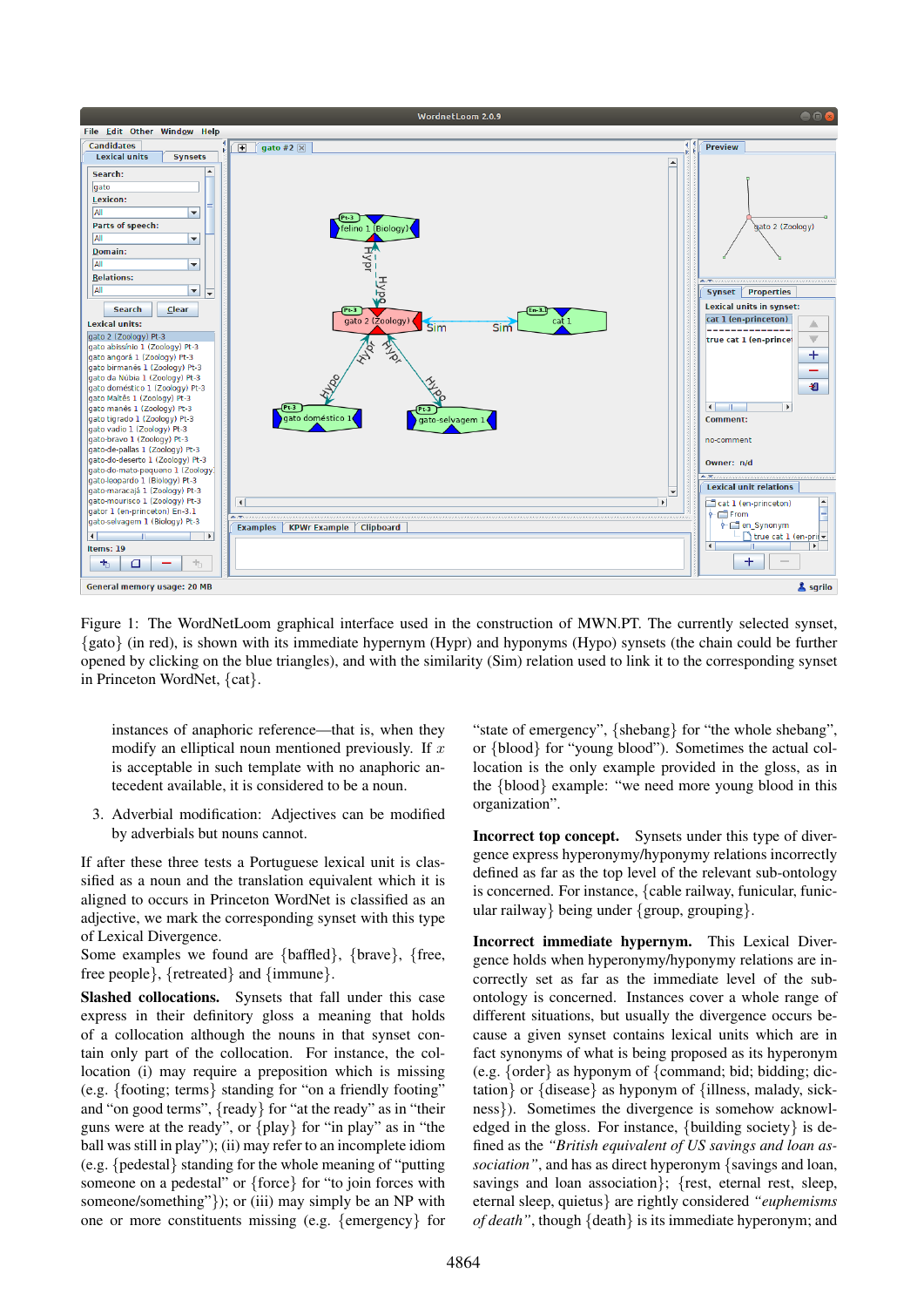{rail} is defined as *"a short for railway"*, while being set as an hyponym of {railway, railroad, railroad line, railway line, railway system}.

Unwarranted semantic restriction on arguments. The synsets that fall in this type of divergence are only acceptable as hyponyms of the given hyperonym if semantic restrictions are applied to one of their arguments. Such is the case of {return, paying back, getting even}, which can only be considered a type of {group action} if one of its arguments, namely the agent, is plural and therefore denotes a group instead of an individual.

Prolific use of plurals. Synsets in this type contain nouns which are only acceptable in their current place in the ontology if inflected in the plural. Notwithstanding the surface forms of those word being the same for plural and singular in English — unlike in Portuguese, where lemmatization would highlight this anomaly — the gloss clearly points out to a plural sense. These are mostly hyponyms of the synset {people} under the top synset {group, grouping} which refer to singular nouns that are not collective and therefore should not be considered a type of {group, grouping}. Instances include {blind}, {timid, cautious}, {damned}, {dead}, {living}, {deaf}, {disabled}, {initiate, enlightened}, {uninitiate}, {mentally retarded}, {sick}, {wounded, maimed}.

The nodes we marked as lexical divergences are not included in the version of MWN.PT distributed. Nevertheless, as they may be interesting for further research, information on them is available on demand from our group.

### 6. Transfer

With the projection of a draft wordnet followed by manual validation, a backbone was obtained that had been reliably verified as for the correctness and completeness of its synsets, the hypernym relations among them, and their alignment with semantically equivalent synsets in the English wordnet.

With this backbone in place, the construction of the wordnet was continued with the transfer of relations among synsets of other semantic types from the English to the Portuguese wordnet.

For every two nodes  $EN_i$  and  $EN_j$  in the English wordnet such that they are linked to at least one synset in the Portuguese wordnet each, say to  $PT_i$  and  $PT_j$  respectively, every relation instance of any semantic type between  $EN_i$  and  $EN_i$  is transferred to  $PT_i$  and  $PT_j$ , preserving the direction of the relation where relevant.

# 7. Distribution

The MWN.PT WordNet of Portuguese is distributed for free by PORTULAN CLARIN, the Research Infrastructure for the Science and Technology of Language,<sup>[4](#page-6-8)</sup> in RDF and Princeton formats, under the license CC-BY-ND.

Additionally, the content of MWN.PT can be perused with a wordnet browser presented in [\(Branco et al., 2018\)](#page-6-9) that can be found also at PORTULAN CLARIN<sup>[5](#page-6-10)</sup> via the GUI shown in Figure [2.](#page-7-5)

# 8. Conclusions and Future Work

In this paper we have presented the MWN.PT WordNet for Portuguese and discussed the methodology used for and the lessons learned with its construction.

To the best of our knowledge, MWN.PT is the largest high quality, manually validated and cross-lingually integrated, wordnet that is available for Portuguese, featuring 41,000 concepts expressed by a vocabulary of 38,000 expressions. Its construction was initiated in our group more than one decade ago and its description was published for the first time in the present paper.

The validation work so far has focused on nouns. Besides keeping enlarging the volume of this language resource, future work will broaden its scope to also include the validation of other categories.

### Acknowledgements

The research reported here was partially supported by POR-TULAN CLARIN Research Infrastructure for the Science and Technology of Language, funded by Lisboa 2020, Alentejo 2020 and FCT - Fundação para a Ciência e Tecnologia under the grant PINFRA/22117/2016.

We thanks Maciej Piasecki for WordNetLoom, and Tomasz Naskret for his help running this tool.

### Bibliographical References

- <span id="page-6-6"></span>Academia das Ciências de Lisboa. (2001). *Dicionário da L´ıngua Portuguesa Contemporanea ˆ* . Academia de Ciências de Lisboa e Editorial Verbo.
- <span id="page-6-7"></span>Bentivogli, L. and Pianta, E. (2000). Looking for lexical gaps. In *Proceedings of the 9th EURALEX International Congress*, pages 8–12.
- <span id="page-6-9"></span>Branco, A., Branco, R., Saedi, C., and Silva, J. (2018). Coping with lexical gaps when building aligned multilingual wordnets. In *Proceedings of the 2nd International Conference on Language Resources and Evaluation (LREC)*, pages 4562–4569.
- <span id="page-6-2"></span>Branco, R., Rodrigues, J. A., Saedi, C., and Branco, A. (2019). Assessing wordnets with wordnet embeddings. In *Proceedings of the 10th Global Wordnet Conference (GWC)*.
- <span id="page-6-0"></span>De Paiva, V., Rademaker, A., and de Melo, G. (2012). OpenWordNet-PT: An open Brazilian WordNet for reasoning. In *Proceedings of the 24th International Conference on Computational Linguistics (COLING): Demonstration Papers*, pages 353–360.
- <span id="page-6-3"></span>De Paiva, V., Real, L., Gonçalo Oliveira, H., Rademaker, A., Freitas, C., and Simões, A. (2016). An overview of Portuguese wordnets. In *Proceedings of the 8th Global WordNet Conference (GWC)*, pages 27–30.
- <span id="page-6-1"></span>Gonçalo Oliveira, H. and Gomes, P. (2014). ECO and Onto.PT: A flexible approach for creating a Portuguese wordnet automatically. *Language Resources and Evaluation Journal*, 48(2):373–393.
- <span id="page-6-5"></span>Houaiss, A. and Villar, M. d. S. (2001). *Dicionário Houaiss da L´ıngua Portuguesa*. Temas e Debates.
- <span id="page-6-4"></span>Magnini, B. and Cavaglia, G. (2000). Integrating subject field codes into WordNet. In *Proceedings of 2nd International Conference on Language Resources and Evaluation (LREC)*, pages 1413–1418.

<span id="page-6-8"></span><sup>4</sup><https://portulanclarin.net>

<span id="page-6-10"></span><sup>5</sup> https://portulanclarin.net/workbench/lx/wnbrowser/